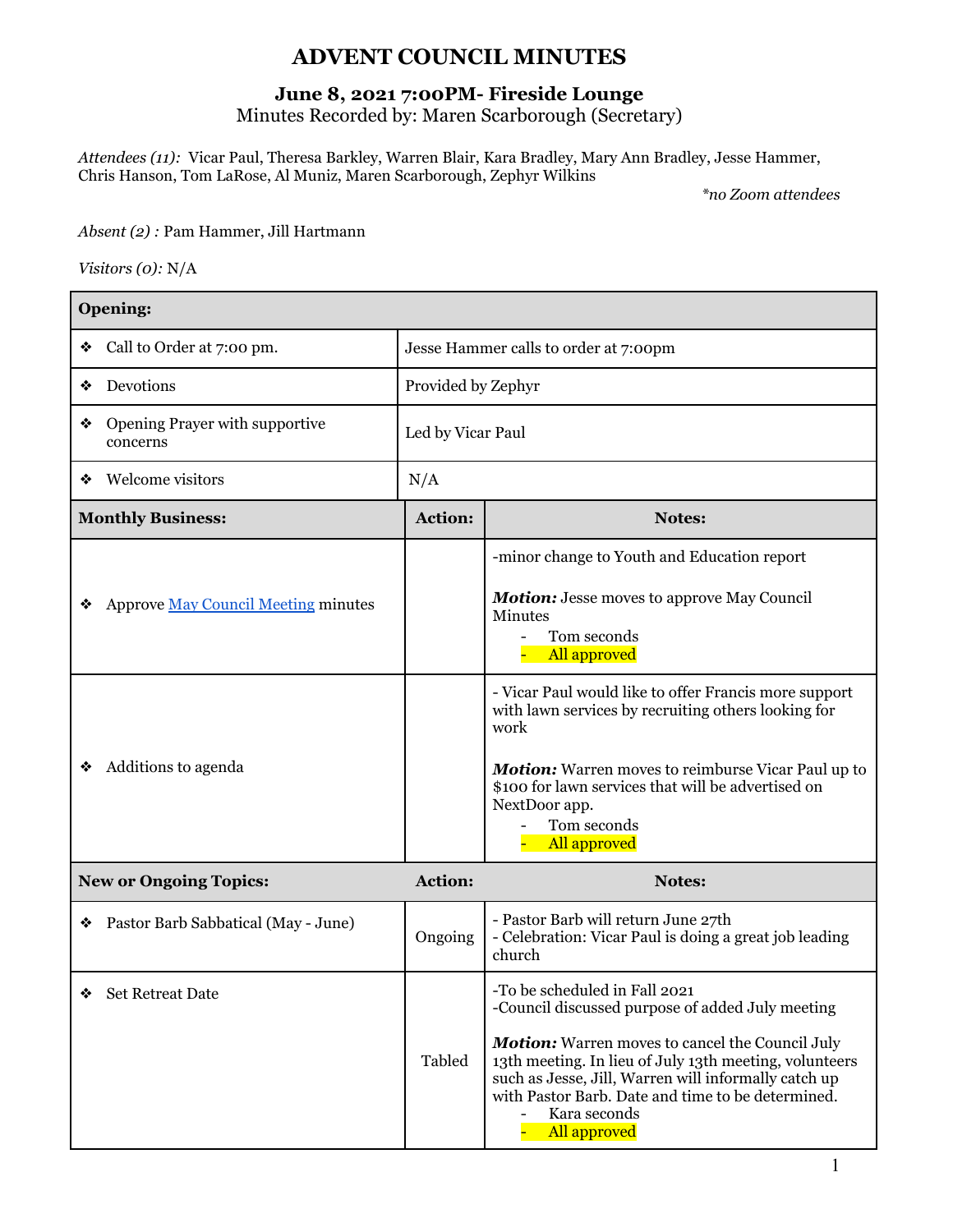|   | <b>Creating Volunteer Service Committee</b><br>Descriptions - Due December 2021 -<br>Tom | Ongoing          | No activity to report                                                                                                                                                                                                                                     |
|---|------------------------------------------------------------------------------------------|------------------|-----------------------------------------------------------------------------------------------------------------------------------------------------------------------------------------------------------------------------------------------------------|
| ❖ | Corona Virus - Covid-19 Response<br>Team (CRT)<br>- report/discussion - Jesse            | Ongoing          | Update:<br>County is in green<br>All previous in-person guidelines will remain<br>in effect including required masks<br>Warren will readdress on July 7th when<br>Pastor Barb returns from Sabbatical                                                     |
| ❖ | Church Ventilation update<br>Report - Al/Tom/Jesse                                       | Tabled -<br>Aug  | No new report                                                                                                                                                                                                                                             |
| ❖ | Internship for year 2021 - 2022 Stipend<br><b>Increase</b>                               | Tabled -<br>July | Update:<br>Mary Ann reported St. Andrew (66th and<br>Pierce) approved to have intern preach once a<br>month and reimburse \$200<br>Previous Discussion:<br>looking at an increase from \$1600 -><br>\$1800/month<br>PB will know more when she comes back |
| ❖ | <b>Budget Audit Committee</b>                                                            | Ongoing          | C13.03. An Audit Committee, consisting of three<br>voting members, shall be appointed annually by the<br>Congregation Council. Audit Committee members<br>shall not be members of the Congregation Council.<br>No new report                              |

| <b>Committee Reporting:</b>                 | <b>Notes:</b>                                                                                                                                                                                                                                                                                                                                                            |
|---------------------------------------------|--------------------------------------------------------------------------------------------------------------------------------------------------------------------------------------------------------------------------------------------------------------------------------------------------------------------------------------------------------------------------|
| Treasurer - Jill<br>❖<br>Warren substituted | See June report<br>Highlights:<br>Celebration: registered 4 students for Rainbow Trail Camp (achieved<br>part of ministry initiative)<br>monitoring progress for at least another month or two as budget is<br>getting tight<br>quarterly report will be published in July                                                                                               |
| Finance - Jill, Warren<br>❖                 | Warren reported:<br>July Finance Meeting will be cancelled<br>future expense: spend \$25 - 50 for Father's Day ice cream (from<br>"Events" budget line)<br>A small stipend for Francis was discussed<br><b>Motion:</b> Warren moves to provide a \$100 King Soopers Certificate of<br>Appreciation for Francis and his lawn services.<br>Theresa seconds<br>All approved |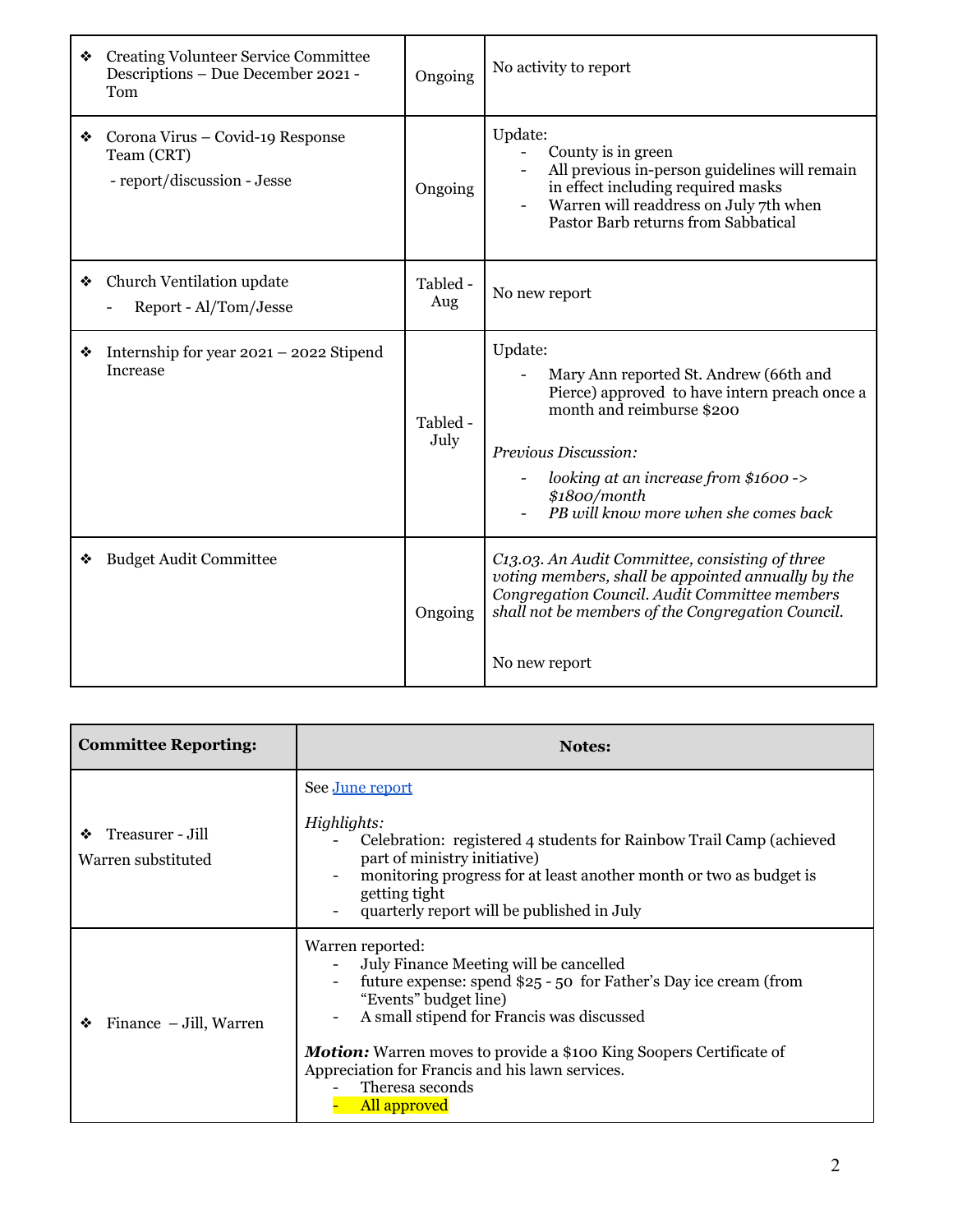| Stewardship/SAS -<br>Tom, Jill                              | Tom reported:<br>camp will be permanently funded going forward<br>Goal: to increase community outreach income (through increased<br>pledges)<br>committee is looking for additional proposal or targeted items for year of<br>2022 such as more regular community dinners, parking lot maintenance,<br>landscaping, etc.                                                                                                                                                                                                                                                              |
|-------------------------------------------------------------|---------------------------------------------------------------------------------------------------------------------------------------------------------------------------------------------------------------------------------------------------------------------------------------------------------------------------------------------------------------------------------------------------------------------------------------------------------------------------------------------------------------------------------------------------------------------------------------|
| Worship & Music -<br>Kara, Pam, Zephyr                      | Kara reported:<br>no meeting and nothing to report<br>$\blacksquare$                                                                                                                                                                                                                                                                                                                                                                                                                                                                                                                  |
| Memorial - Pam, Al                                          | Al reported:<br>nothing to report                                                                                                                                                                                                                                                                                                                                                                                                                                                                                                                                                     |
| Youth & Ed - MaryAnn,<br>❖<br>Kara, Maren                   | Mary Ann reported:<br>next meeting is June 9th at 4:30 (Maren will call in)<br>$\blacksquare$<br>VBS is scheduled for Aug 2 - 6; committee will be seeking volunteers<br>within 2-3 weeks<br>committee will brainstorm summer activities for June and August<br>celebration: Sunday School concluded on May 23 with a consistent<br>attendance of 4-6 kids on Zoom                                                                                                                                                                                                                    |
| Adult Education -<br>❖<br>Theresa, MaryAnn                  | Mary Ann reported:<br>no new report<br>will not meet until Pastor Barb returns                                                                                                                                                                                                                                                                                                                                                                                                                                                                                                        |
| EEET - Jesse, Theresa                                       | Theresa reported:<br>masks to be mandatory inside<br>advance was published<br>Milestone Sunday (6/13) will have cookies and lemonade<br>Father's Day and Pride Sunday (6/20) will have ice cream<br>$\blacksquare$<br>Kate is working on directory and NextDoor Neighbor plug<br>Focus: building engagement within groups now that socialization is<br>$\blacksquare$<br>becoming more acceptable<br>Possible Ideas:<br>$\blacksquare$<br>Community/Committee Spotlight Sundays<br>Rally Sunday Recognition for those who aren't yet<br>involved<br>Block Party/Picnic in Aug or Sep? |
| Social Outreach - Chris<br>Hanson                           | Chris reported:<br>no meeting<br>Upcoming fundraiser: Boulder Servant Corps is in need of money for<br>needed items                                                                                                                                                                                                                                                                                                                                                                                                                                                                   |
| Property - Al                                               | Al reported:<br>Celebration: cleanup day was successful<br>tossed expired goods from pantry<br>HVAC filters were replaced<br>sprinklers have been turned on, heads need routine maintenance<br>$\overline{\phantom{a}}$<br>replaced lawn mower belt twice                                                                                                                                                                                                                                                                                                                             |
| <b>Mutual Ministry</b><br>❖<br>Committee - Warren,<br>Jesse | Warren reported:<br>nothing to report<br>next meeting: Aug 17th                                                                                                                                                                                                                                                                                                                                                                                                                                                                                                                       |